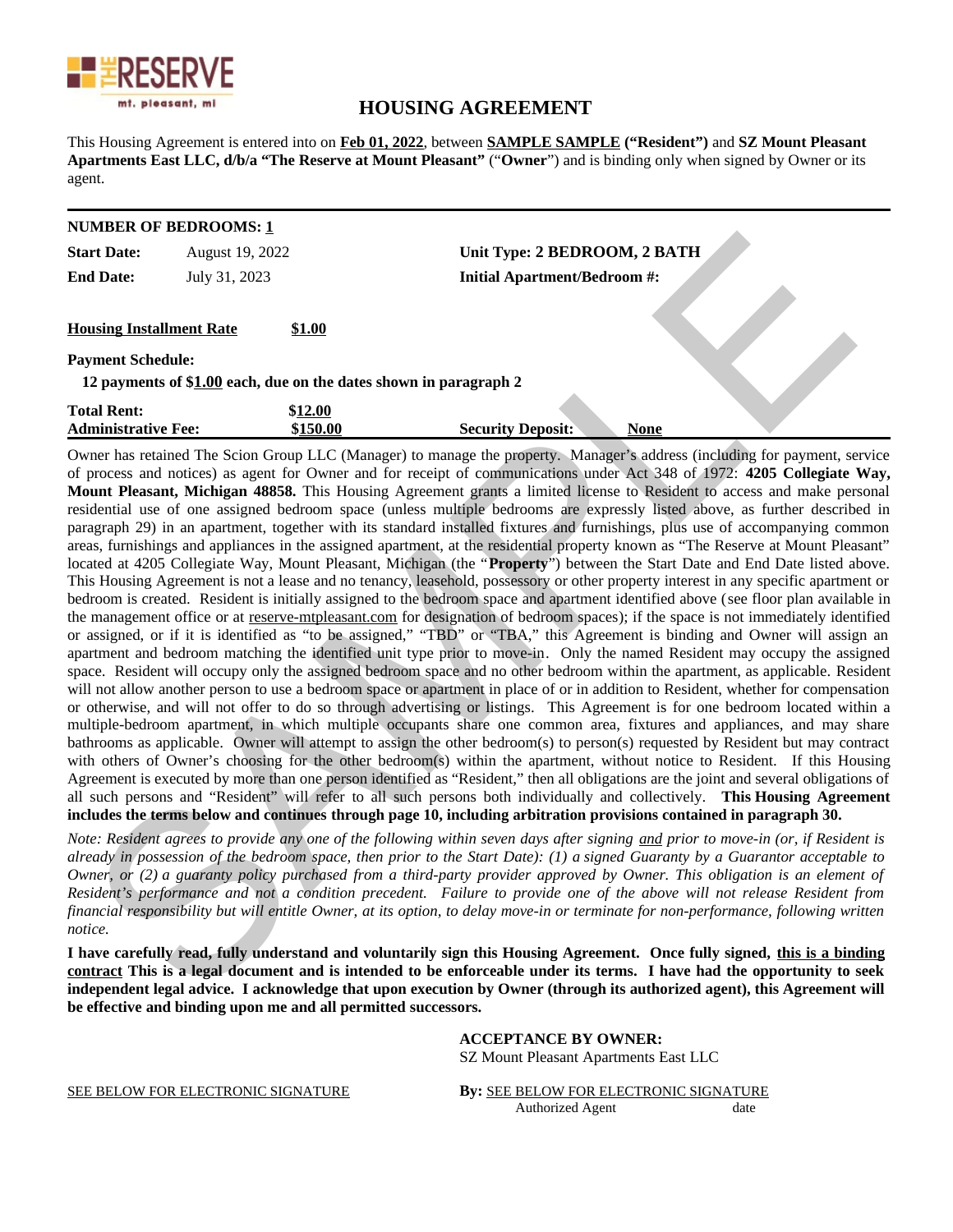### **This Housing Agreement ("Agreement") includes the following terms:**

- **1. Term**. Resident will have access to the Property and the assigned bedroom space and apartment as of 12:00 noon on the Start Date, and this access will end as of 12:00 noon on the End Date (the "**Term**"), unless early arrival or late departure is approved by Owner in writing, at additional cost to the Resident. **There is a substantial cost of termination for any reason; see paragraph 4.**
- **2. Payment.** Resident accepts financial responsibility for the full Term of the Agreement, regardless of whether the assigned bedroom space is occupied for the full Term or at all. Resident agrees to make full and prompt payment to Owner according to the payment schedule specified below, without demand of Owner. Payment for unpaid utility charges and any other charges then lawfully due may at Owner's option be made part of rent and due and payable together with rent. **The Total Housing Fee stated above is a fixed price for the entire Term and is payable in equal installments for convenience; there is no proration or adjustment for any partial month.** Payment may be made by personal check, money order or cashier's check, or in Owner's discretion by credit card, check card, electronic check, or by direct bank transfer, provided that Owner reserves the right to charge processing fees for such payment methods. Cash will not be accepted. If any payment is returned unpaid, Owner may require Resident to make future payments by certified funds. Payment (including by mail) is deemed made only when actually received by Owner or its agent, subject to clearance of funds. Resident's payment obligation is a promise by Resident which is independent from all of Owner's and its agent's promises, duties and obligations. To compensate for Owner's cost of collection and other damages, each payment will be increased by **\$25 as a late charge** if payment is not received by the close of business within **two calendar days** following the date due (or by the next business day if such date is not a business day), and will be further increased by an additional **\$5 per day** for up to 25 days thereafter, until paid in full, to cover Owner's additional costs of administration and collection. At Owner's option and without notice to Resident, any amounts owed by Resident, including but not limited to late charges, returned check fees, utility overages, damage or replacement costs, and any amount owed by Resident to Owner under a separate agreement, will be considered Rent under the terms of this Agreement. In the event any payment is past due, Owner may take legal action for possession and payment and Resident will be responsible for all legal fees and costs in connection with such action as provided by law. To cover Owner's added costs for processing of payments that are dishonored or returned due to insufficient funds or other reason, each such payment will be increased by \$30 as a returned payment charge and will not be considered paid until valid payment has been received. Acceptance by Owner of any payment shall not constitute a waiver of Owner's right to terminate this Agreement and/or claim any damages. Unpaid charges past due more than 30 days will bear additional interest at 12% per annum, as allowed by law, from such date through the date of payment in full. changes from Lavinly she may at Orome's option be made part of mean and particle by a particle with rest. The fitter is a fixed price for the entire Term and is payable in equal installments for convenience is not provide

Payment will be due without proration as follows:

| $1st$ day of August 2022              | \$1.00 | $1st$ day of February 2023        | \$1.00 |
|---------------------------------------|--------|-----------------------------------|--------|
| 1 <sup>st</sup> day of September 2022 | \$1.00 | 1 <sup>st</sup> day of March 2023 | \$1.00 |
| 1 <sup>st</sup> day of October 2022   | \$1.00 | $1st$ day of April 2023           | \$1.00 |
| 1 <sup>st</sup> day of November 2022  | \$1.00 | $1st$ day of May 2023             | \$1.00 |
| $1st$ day of December 2022            | \$1.00 | $1st$ day of June 2023            | \$1.00 |
| $1st$ day of January 2023             | \$1.00 | $1st$ day of July 2023            | \$1.00 |

- **3. Assignments.** Apartment and bedroom space assignments are made, and may be changed, only by Owner or its agent. **Change requested by Resident:** Resident may request to change assignments to a different apartment. Such change requests by the Resident are only effective upon written approval by Owner in its discretion, subject to the following preconditions: (a) Resident must be in good standing under the Housing Agreement; (b) Resident must prepay a \$200 reassignment fee (refunded if the request is declined); (c) Resident and Owner must sign a written confirmation of the change in assignment, including Resident's agreement to pay the prevailing rate for the new assignment, pro-rated to the date scheduled for relocation; and (d) relocation must be completed within 48 hours or charges will apply on both spaces. **Change by Owner:** Owner reserves the right to relocate Resident to another equivalent bedroom space or apartment at the Property for any reason (*e.g.,* roommate conflict, urgent maintenance) upon at least three days' notice. In such case, if the new Owner-assigned space carries a lower rate, Resident's charges will be pro-rated and reduced accordingly; if the new Owner-assigned space carries a higher rate, Resident will continue to pay the rate under this Agreement and will not be charged the higher rate. Failure to relocate within the time provided by Owner will be considered a material breach and may also result in charges applying for both spaces.
- **4. Termination; Subletting/Delegation.** Once this Agreement is signed by Owner and Resident, Resident may terminate by providing written notice to Owner and by fully vacating the premises, provided that **in all cases Resident will remain fully responsible for the Total Housing Fee that would have accrued under this Agreement, through the end of the full original Term**. No exception can be made for financial hardship, academic changes, family matters, medical issues,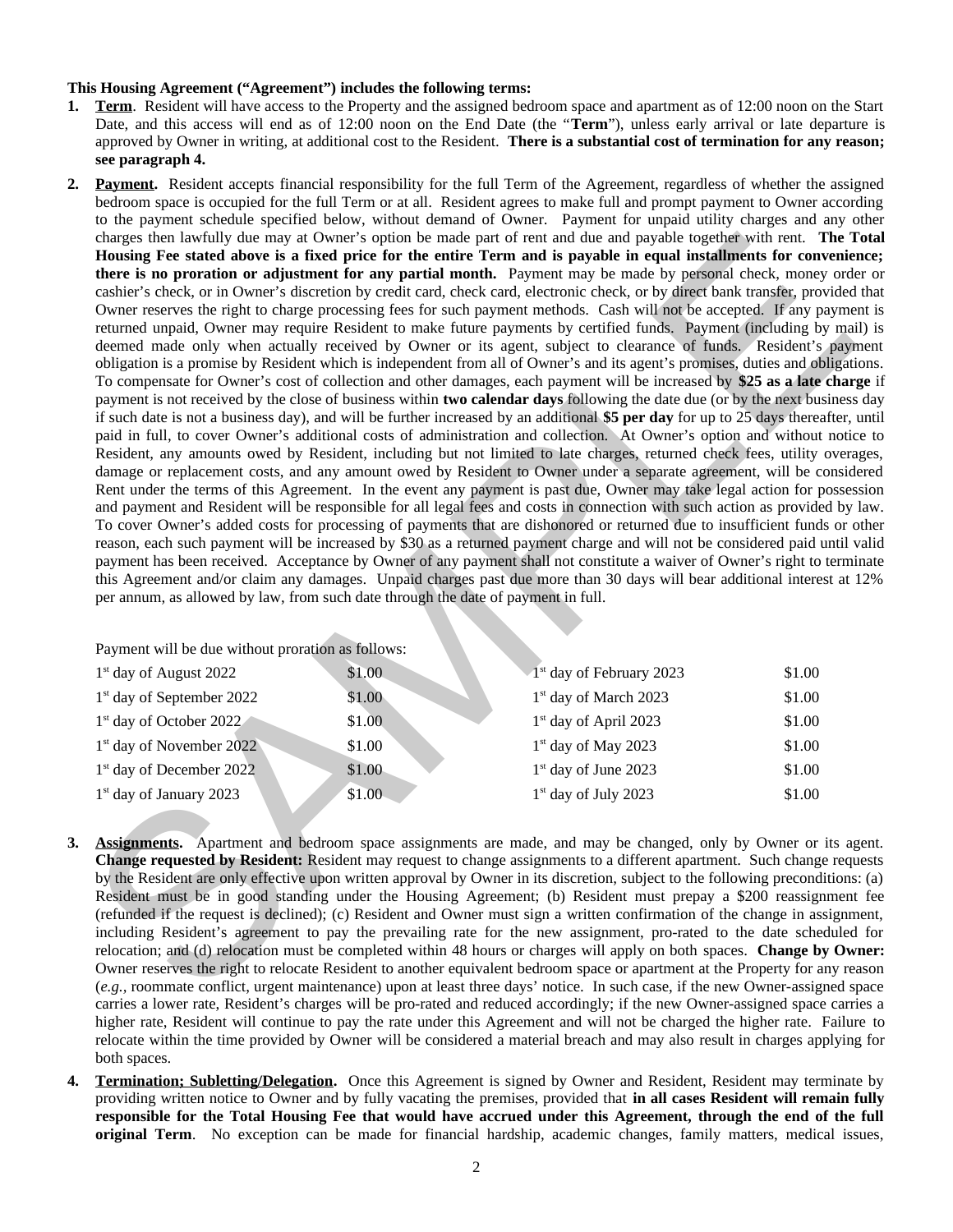roommate conflict or any other reason. Any charges associated with damage to a bedroom space, apartment or the Property or Resident's failure to vacate completely upon termination, will be payable in addition to the foregoing amount. After such termination, Owner will use its commercially reasonable efforts to contract with other individuals for the use of all available bedroom spaces, including the bedroom space vacated by Resident; if and when all such available bedroom spaces at the Property are fully assigned and occupied and no bedroom spaces remain vacant, Resident will receive a credit equal to the remaining charges that would have accrued under this Housing Agreement, prorated from such date through the end of the original term hereof, less a \$200 cancellation/marketing fee which is in addition to all other charges provided herein. Resident understands that due to the nature of student housing, successful mitigation is highly unlikely; therefore, Resident will be responsible for remaining scheduled rent, subject to potential credit for mitigation as described above, and Owner may apply all prepaid amounts (if any) toward Resident's obligation. Resident may not assign or transfer Resident's interest in this Agreement, or any part hereof, nor sublet Resident's right to use the Property, apartment or bedroom space, or any part thereof, nor provide keys to any other person. However, in Owner's sole discretion, Resident may delegate his or her right to use the Property to another person pursuant to Owner's approved delegation form, signed by all parties, if Resident is in good standing under the Agreement and pays to Owner a delegation fee of \$200.

- **5. Move-in; Inspection; Delay.** Before Resident may access or occupy the premises, all required administrative fees, other annual charges and all installments then due must be paid in full with cleared funds and guaranty requirements satisfied . Immediately preceding Resident's taking possession of the assigned bedroom space (and any re-assigned bedroom space), Resident will conduct an inspection of the assigned bedroom space and apartment and will note on the Check-In/Check-Out Inspection Report ("Inspection Report"), which upon completion and approval by Owner will become part of this Agreement, any defects, damage or other conditions observed. Owner's approval of the Inspection Report will be conclusive evidence of existing defects, damage and conditions and of a full inventory of fixtures. If Resident fails to conduct the inspection and/or provide a signed Inspection Report to the Owner, then Resident waives the right to dispute any assessment of damages to the bedroom space and/or apartment on the basis of a pre-existing condition. Upon Resident's move-out (or, as applicable, following the move-out of all residents of an apartment) at the termination of this Agreement, Owner will note the thenpresent condition of the assigned bedroom space and apartment, including all appliances and fixtures, and any damages incurred and/or extraordinary cleaning deemed necessary by Owner or extraordinary wear as determined by Owner. Resident will promptly pay all costs of restoring the bedroom space and apartment to the same condition upon move-in, less normal wear, and is encouraged to inspect the bedroom space and apartment with Owner's representative prior to move-out by making an appointment during business hours at least two days in advance. Resident acknowledges that except as provided in the Inspection Report, each bedroom space and apartment are being delivered in "as-is" condition, and Resident's acceptance of the assigned bedroom space and apartment at the beginning of the Term constitutes Resident's acknowledgment that the bedroom space and apartment and all fixtures are in good repair and condition. Owner will not be responsible for any damages or consequences suffered by Resident as a result of Owner's inability to timely deliver possession of an apartment or bedroom space to Resident on the anticipated Start Date; in such event, the rent payable will be abated until Owner renders possession and such delay will not extend or decrease the term or change the End Date. responsible to remaining schedule rent, subject to potential credit for runsign on transfer from the credit of the credit of the credit of the credit of the credit of the credit of the credit of the credit of the credit o
- **6. Required Liability Insurance; Personal Property**. During the full term of the Housing Agreement, Resident agrees to obtain and maintain at Resident's expense a policy of personal liability insurance (i.e., renter's liability insurance) from a licensed insurance carrier in the United States, with coverage of at least \$100,000 per occurrence at actual replacement cost, covering Owner's losses of any kind arising from fire, smoke or water and caused by Resident's negligence and/or by Resident's animal. The liability insurance requirement and the existence or limits of any such insurance will not reduce or supersede Resident's obligations under this Housing Agreement, except to the extent Owner charges and Resident pays for a waiver of this insurance requirement as provided below. Resident is not obligated to purchase insurance from any specific provider and may arrange its own personal liability insurance policy from any insurer of Resident's choosing meeting the requirements of this paragraph, in which case Resident agrees to provide written proof of the required personal liability insurance coverage, including causing Owner and Manager to be listed as named interested parties on such insurance coverage, by mailing the proof of insurance to P.O. Box 18999, Atlanta, GA 31126-1399. Owner will provide instructions prior to move-in for submitting proof of insurance or purchasing a compliant insurance policy; Resident's failure to comply with these insurance requirements will be a breach by Resident with Owner reserving its remedies but will not give Resident any right of termination. If Resident fails or chooses not to provide sufficient proof of compliant personal liability insurance to Owner by the Start Date, or if Resident's insurance is cancelled during the term of this Housing Agreement, then Owner may, at its option, waive Resident's obligation to provide such insurance and obtain its own coverage in Owner's name for the same limited risks (up to \$100,000 per occurrence from fire, smoke or water damage caused accidentally by Resident's negligence and/or by Resident's animal) at Owner's expense; in such case, Resident agrees to reimburse Owner at the cost of \$12.00 per installment as additional Rent during the remaining term of this Agreement, of which Owner will retain \$5.00 per installment as an administrative fee and use the remaining \$7.00 per installment to procure such insurance for itself. This waiver is not insurance, does not release Resident from liability for other damage or causes and does not cover Resident's personal property. Owner strongly recommends that Resident maintain insurance covering Resident's personal property or belongings, which Resident may elect to purchase. Neither Owner nor any of its employees, representatives or agents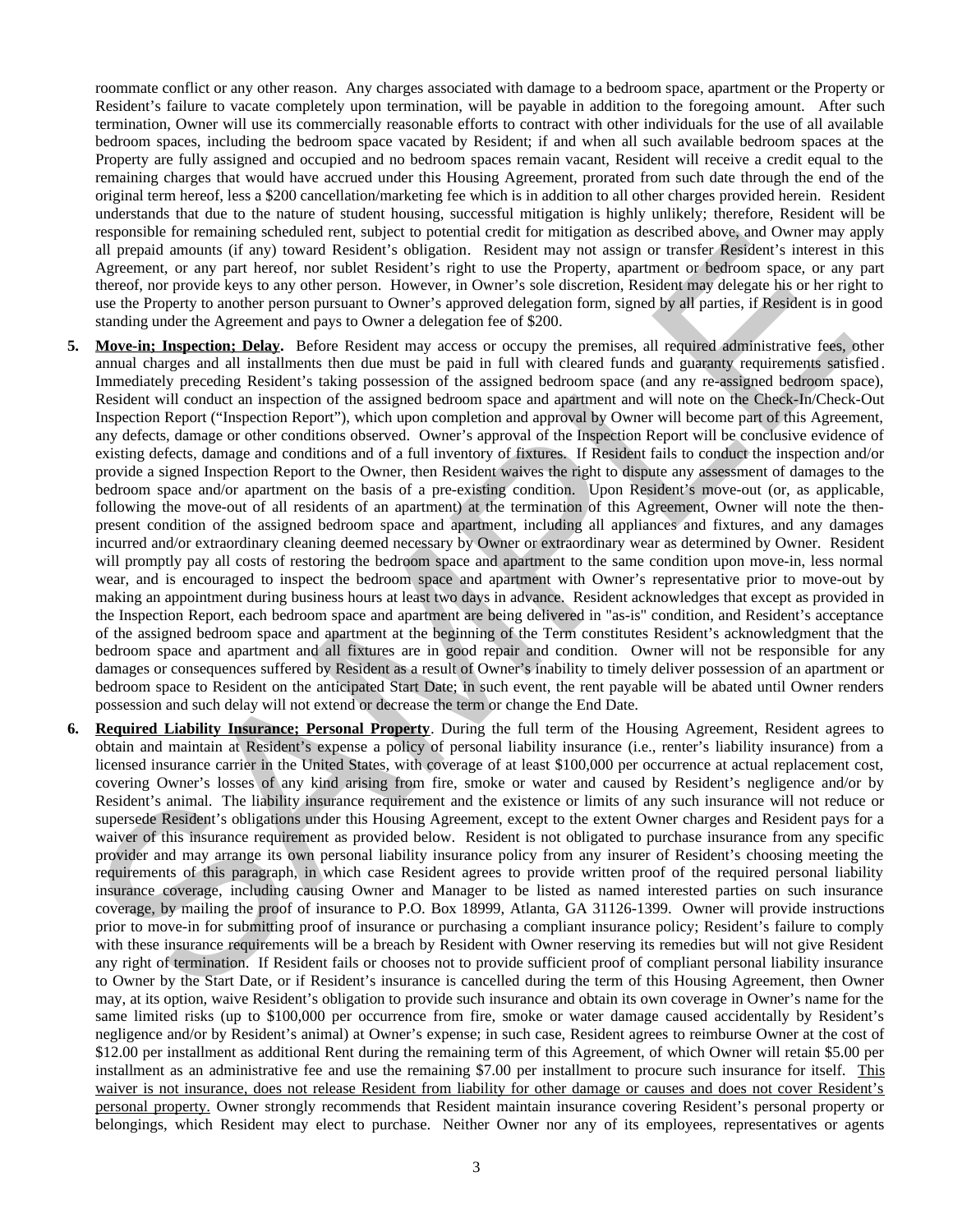assumes any liability, directly or indirectly, for loss or damage to the personal property of Resident or others by fire, theft or any other cause. Any personal property remaining in the bedroom space and/or apartment at the end of the Term or after earlier termination of this Agreement will be considered abandoned by Resident and may be disposed of by Owner at the risk and expense of Resident, with Owner maintaining a landlord's lien for unpaid rent as provided by law. Owner will not be liable or responsible for storage or disposition of the Resident's personal property. If there are multiple individuals comprising Resident, then all references to and obligations of Resident in this paragraph 8 will apply to each such individual, separately.

- **7. Responsibility for Damage. Resident is solely responsible for any damage, defacement or loss within the assigned bedroom space. All assigned residents of an apartment are jointly and severally responsible for any damage, defacement or loss to common areas, other parts of the facility, fixtures or appliances, except for the portion of damages over \$100,000 where it is finally established that Resident or one or more other residents of the apartment were solely at fault for the entire loss, in which case such person(s) will be solely responsible.** Resident is fully responsible for the conduct of Resident's guests, visitors, licensees and invitees ("Guests"), including without limitation harm to individuals or damage or defacement of any part of the Property or its fixtures or property of third parties (including other residents) by such Guests**.**
- **8. Prohibitions.** Firearms, weapons, explosives or illegal drugs of any kind are strictly prohibited anywhere on or about the Property, including individual apartments and bedroom spaces (except government-issued service weapons carried by duly deputized law enforcement personnel). No gas or charcoal grill, nor any other open flame cooking or heating device, may be stored or used on any balcony, deck and/or patio at the Property, except on the ground at least 25 feet from any building. Resident will, and will cause Guests to: (a) comply with all federal, state, county and city laws, ordinances and/or regulations, including without limitation those relating to controlled substances and alcoholic beverages; (b) not act in any way that endangers the Property or the safety of any person, or that is intended to facilitate criminal activity; (c) not engage in disruptive conduct or allow any noise loud enough to be heard outside the apartment or in neighboring apartments assuming doors and windows were closed; (d) not place or keep any trash outside of the apartment, including on any balcony, deck or patio; (e) not damage or take any property belonging to others without express consent; (f) not tamper or interfere with smoke detectors; (g) not injure the reputation of the Property or its residents, (h) not act or fail to act in any way that would cause an increase in the rate of insurance at the Property; (i) not engage in any activity which interferes with or decreases the use and enjoyment of the Property by other residents; and (j) otherwise obey the Community Policies and other rules applicable to the Property. Any single violation of any of the foregoing will be considered a material breach of this Agreement and will be good cause for immediate termination of the Agreement with all applicable charges due.
- **9. Cleanliness; Heat; Safety; Entry.** Resident agrees to maintain the assigned bedroom space, the apartment and the common areas of the Property in a clean, safe and sanitary condition, to exercise all due care in the use of same, and to cooperate fully with the Property pest control program as requested. Resident will be responsible for the cost of treatment for bedbugs and similar pests to the extent Owner's pest control vendor reasonably determines that an infestation has originated within Resident's assigned space and during Resident's occupancy. Resident will place all trash in provided receptacles and will be responsible for the cost of cleaning the interior or exterior of the apartment if not kept in sanitary condition. Resident will at all times during cold weather keep the apartment's heat turned on, including during vacations, and will otherwise ensure that the apartment and bedroom space are heated sufficiently to at least 60ºF to prevent damage from freezing, including but not limited to frozen pipes and fixtures. Resident will be responsible for all damage anywhere at the Property resulting from failure to keep the apartment and/or bedroom space adequately heated. Owner and its agents, employees and contractors may enter any apartment and bedroom space to perform routine maintenance, inspections, showings and other ordinary functions as permitted by law, provided that Owner will attempt to provide at least one day advance notice to residents of an apartment before such entry (except for repairs performed upon request by any resident of the apartment, in which case advance notice is not required). Owner reserves the right to enter an apartment and any bedroom space without prior notice (including use of a passkey or other means of entry if locks have been changed) for emergency maintenance or repair purposes, or when there is reasonable cause to believe that a situation exists that could cause danger to life, safety, health or property. Owner may remove any item reasonably deemed to cause danger and is under no obligation to pay compensation for or to return such items. between space. All assigned residents of an apartment are jointly and severally responsible for any damped<br>between to the state common arcas, other parts of the facility, fixtures or applicates, except for the partio<br>defa
- **10. Residential Use; Pets.** The bedroom space and apartment may be used solely for private residential purposes and for no other purposes. Resident may not carry on any business or other enterprise from the bedroom space or apartment, nor use any assigned phone number or Internet connections for business purposes. Resident may place no signs, placards or other advertisement of any character in the bedroom space or apartment, nor display anything in an apartment or bedroom space that is visible from outside the Property or the apartment. Resident may not store at the Property or connect to a Property electrical outlet any mobility device owned by a third party. Pets are permitted in or about the Property only in specified apartments as Owner may in its discretion allow residents to maintain, in each case only following Owner's signature on a Pet Addendum for a single dog or cat per designated apartment, which requires payment of a mandatory fee. All other pets are prohibited anywhere at the Property, except fish in small tanks to the extent approved by Owner in its sole discretion. Violation of the pet policy will subject Resident to deep-cleaning and daily administration fees in Owner's discretion and may be considered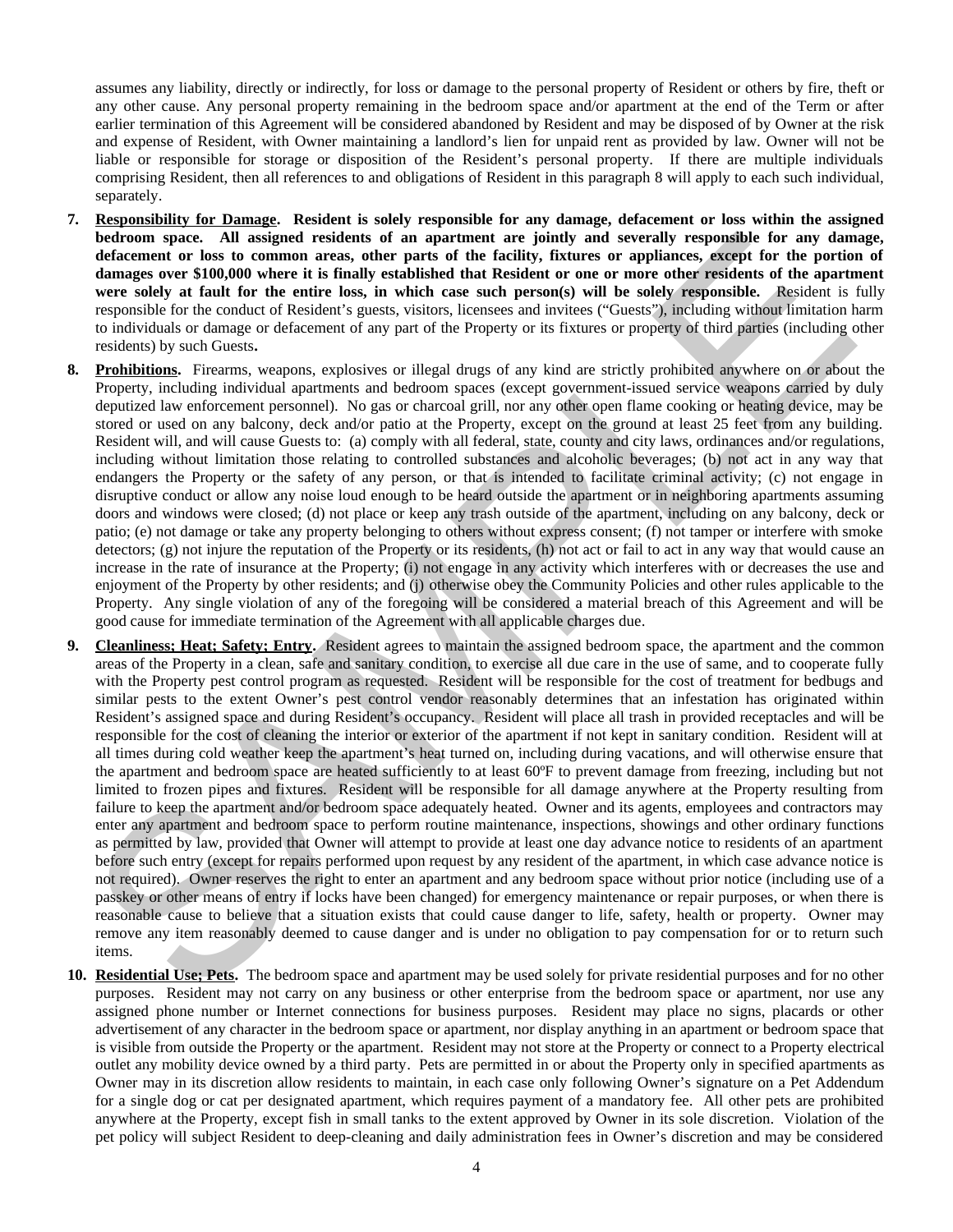as a termination of this Housing Agreement by Resident with fees due and accelerated (to the extent permitted by law) as provided in paragraph 4.

- **11. Utilities; Amenities.** The following utilities only are included in the housing fees set forth in this Agreement: **Internet connectivity, water/sewer and trash disposal**. Resident will also pay as additional Rent a pro-rata share (based on the number of actual contracted residents of the apartment) for the apartment's usage of **electricity**, applied pro-rata to any partial billing cycle, subject to an allowance for prepaid electricity in the amount of \$25.00 per contracted resident per month. Resident will be responsible for his or her pro-rata share of electricity charges during the term of this Agreement in excess of this allowance, regardless of actual date of move-in or move-out. Resident will be responsible for arranging and paying for telephone and other desired utilities. No refund or credit will be provided for usage below the allowance value or any given level. In connection with the administration of electricity billing during the term of this Agreement, Resident will pay prior to occupying the assigned apartment (or on the first electricity bill, at Owner's discretion), a single, upfront billing **service fee of \$60** for administration, billing, overhead and similar expenses and charges incurred by Owner for providing electricity and billing services. Upon Resident's request, Owner will provide copies of applicable utility bills. At Owner's option, to the extent permitted by law, Resident may be pre-billed for the estimated amount of charges for any electricity bill anticipated to be received during the final 30 days of the term or after the end of the term of this Agreement, calculated based on historical electricity charges for the apartment and pursuant to applicable utility billing laws and regulations. As part of each electricity bill, Resident may be charged and agrees to pay promptly to Owner late payment fees and/or NSF fees, as may be applicable, in the amounts stated in paragraph 2 of this Agreement, as liquidated estimates of costs incurred in connection with the administration and collection of late payment. Owner may elect to use one or more third-party service providers for providing, billing and/or servicing electricity accounts; Resident acknowledges that such third-party providers are not utility providers. Owner makes no representations and hereby disclaims any and all warranties, express or implied, with respect to the utilities, including, but not limited to, those warranties concerning merchantability and fitness for a particular purpose or use, whether made allegedly by Owner or its representatives or agents, whether in writing or otherwise, except as otherwise explicitly included in this Agreement, or in written documentation signed by the parties hereunder after the date hereof. Owner does not warrant or guarantee the protection of Resident's privacy during operation of utilities, that such utilities will satisfy Resident's requirements, or that the operation of utilities will be uninterrupted or error free. Resident acknowledges and agrees that neither Owner nor its affiliates, agents, employees or representatives will be responsible to Resident for any non-economic, consequential, incidental, indirect or special damages, including incidental, economic or punitive damages, arising from breach of warranty, breach of contract, negligence or any other legal ground of action, or by reason of the use, discontinuation or modification of any utilities or the termination of any utilities, whether arising from Resident's use of (or inability to use) utilities, or otherwise, even if Owner has been advised of the possibility of such damage. Resident agrees to indemnify, defend and hold harmless Owner and its employees, members, affiliates and agents, from any and all losses, claims, damages, expenses, other liabilities and causes of action of every nature, including attorney fees, which arise, directly or indirectly, from: (i) violation by Resident of any and all laws, ordinances, regulations and rules in connection with the utilities; or (ii) illegal or inappropriate use of the utilities. Any damage or loss to any utility device during Resident's occupancy will be charged to Resident (and the other resident(s) in the apartment) at the replacement cost. Management will establish schedules and policies for the use of recreation facilities, amenities and other common spaces. Owner may add, remove, close (temporarily or permanently), upgrade or modify any of the recreation facilities, amenities or common spaces in Owner's discretion, without notice or compensation; provided that if this Agreement expressly includes a separate Amenity Fee, Resident's sole remedy will be limited to a pro-rata credit of such Amenity Fee for the period a covered amenity is closed or fully unavailable. islepton and other desired intiting. No rehard or exity will be provided to task behow the allowing-towns of allowing the space with the space of all the space of all the control of all the space of all the space of all th
- **12. Management; Community Policies.** Owner may retain employees and management agents from time to time to manage the Property, and Owner's agent may retain other employees or contractors. Resident, on behalf of himself or herself and his or her Guests, agrees to comply fully with all directions from Owner and its employees and agents, and the policies and regulations (including all amendments and additions thereto), as contained in this Agreement and Owner's Community Policies (available at https://reserve-mtpleasant.com/policies.pdf and incorporated by reference herein), as may be published or reasonably amended by Owner from time to time.
- **13. Guests; Occupancy Limits.** No more than one person may occupy a bedroom space, except for minor children for whom the Resident is the parent or legal guardian (further subject to apartment occupancy limits), with Owner's consent and with consent of apartment-mates as applicable. If Resident desires to have an Overnight Guest (any non-resident staying in any bedroom or apartment for more than three total nights in any 30-day period), then Resident must register the Overnight Guest(s) with Owner. Resident may not have Overnight Guest(s) for more than three consecutive nights, nor for more than six total nights in any 30-day period. In the event any unregistered or unauthorized Overnight Guest(s) are identified to be in or using an apartment or bedroom space, Owner may assess against the Resident a Guest Fee of \$60 per night, in addition to the right of Owner to declare Resident in material breach of this Agreement and pursue other available remedies. Although Resident may have Guests from time to time, Owner reserves the right to restrict the number of persons permitted in or about an apartment at any time in Owner's discretion, to protect safety and the quiet enjoyment of other residents. All Guests may park only in overflow parking areas and no Guest's vehicle may remain at the Property for more than three days.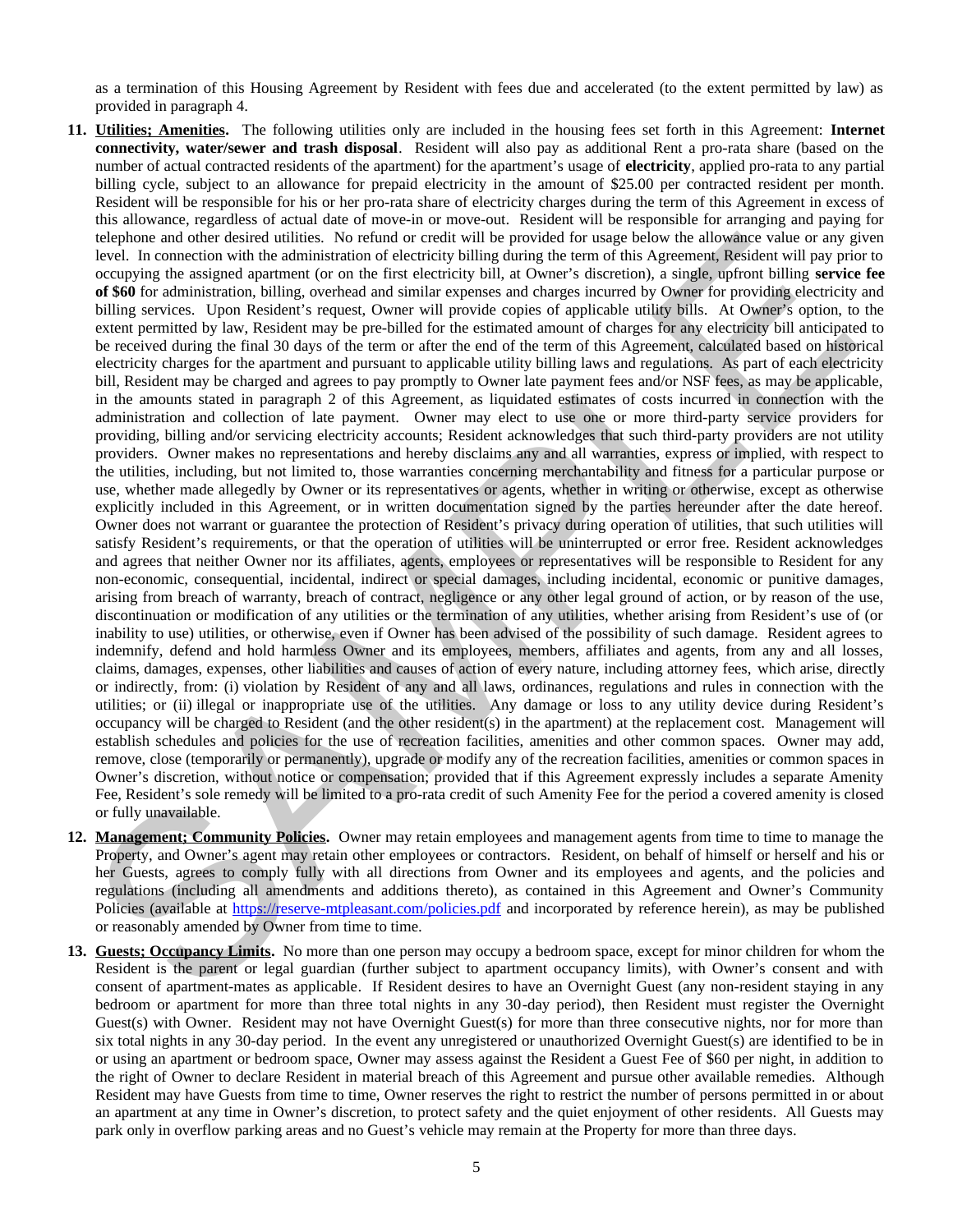- **14. Parking.** Owner grants to Resident a non-exclusive, undivided limited permit to use any one marked parking spot at any given time in the Property's parking lot (subject to handicap and reserved parking restrictions) for the sole purpose of parking one personal, non-commercial vehicle, and for ordinary access to and from such parking lot over marked driveways. The parked vehicle must be properly registered and licensed and may not create a safety hazard. Vehicles improperly parked or appearing abandoned may be towed at the vehicle owner's expense. Owner will reasonably clean snow and ice from driveways but is not responsible for cleaning individual parking spaces. This paragraph creates a limited use license and not a bailment. Resident assumes all risk and responsibility for damage to the vehicle and any personal property contained in it, and the vehicles or other personal property of others, in connection with any use of parking areas. Owner is not responsible for any damage to vehicles or property contained in vehicles. Owner reserves the right to revoke or restrict parking rights if Resident violates this paragraph.
- **15. Safety Precautions.** Resident acknowledges that neither Owner nor any of its agents, employees or representatives has made any representations, either written or oral, concerning the safety of the Property, the bedroom space or any apartment, or the effectiveness or operability of any security devices or safety, health or security measures at the Property, the bedroom space or any apartment. Owner neither warrants nor guarantees the safety or security of residents or their Guests against any criminal or wrongful acts of third parties. Resident and his or her Guests are responsible for protecting their own respective person and property and hereby release Owner and its agents, employees and representatives for any and all damage to person and property. Resident acknowledges that security devices or measures may fail or be thwarted by criminals or by electrical mechanical malfunctions; therefore, Resident should not rely on such devices or measures and should take steps to protect himself or herself and his or her existing property as if these devices or measures did not exist. Resident agrees to immediately notify Owner's representative of any malfunctions involving locks and life-safety building components. A tenant who has a reasonable apprehension of present danger to him or her or his or her child from domestic violence, sexual assault, or stalking may have special statutory rights to seek a release of rental obligation under MCL 554.601b. any damage to vehicle or property contained in vehicles. Owner reserves the right to revise or restrict partame payable.<br>Resident velocities or from the state of the state of the state of the state of the state constraints
- **16. Smoking.** Smoking or vaping inside any apartment, hallway, elevator, breezeway, stairwell, balcony, patio or other indoor or adjacent area by Resident or his or her guest(s) is prohibited. In the event that Resident or any guest smokes, burns candles, burns incense or engages in any other activity which could result in particles and/or smoke which tend to cause staining or odor on walls, carpets or other portions of the premises, soiling of ductwork that could require duct cleaning or a persistent odor in the apartment that necessitates the removal of carpet and padding despite an apparent clean appearance, all such damage and repair cost will be considered extraordinary damage beyond normal wear and tear and is the responsibility of the Resident. Therefore, Resident agrees that **any** smoking in an apartment will subject the resident(s) to a minimum deepcleaning fee of **\$250**, plus any additional costs of cleaning or repair in connection with smoking or other smoke-related damage.

#### **17. Maintenance, Alteration and Repair**

- (a) Resident is responsible for and agrees to take good care of the premises, fixtures and all common areas. Resident may not remove any of Owner's property and will not perform any repairs, upgrades, painting, wallpapering, electric changes or other alterations of the premises without prior written consent from Owner. Resident will be responsible for damage from waste stoppages caused by foreign or improper objects or improper use in lines serving bathrooms, damage to fixtures, appliances, doors, windows, screens, damage from water faucets left on or from doors left open, and repairs or replacements to safety devices necessitated by misuse or damage by Resident and/or guests. Extraordinary appliances or furnishings such as satellite dishes, hot tubs, pool tables, water beds or high utility-consuming devices may not be installed or placed on the premises or anywhere at the Property without Owner's prior written consent, in its sole discretion.
- (b) In the case of a malfunction of any utilities or damage by fire, water or similar cause, or any water leak, suspected mold or microbial growth, electrical problem, broken glass, broken lock or any other condition that Resident reasonably believes poses a hazard to health and safety, Resident must promptly notify Owner in writing. Owner will act with reasonable time and diligence in making repairs and reconnections; Resident may not withhold or reduce payment of rent or other charges during such time. Maintenance and repair requested by Resident will generally be performed during normal business hours, unless Owner deems the work an emergency in its discretion, in which case work may take place at any time. Owner may temporarily disconnect equipment or utilities to avoid property damage and/or to perform repairs requiring such interruption, in Owner's sole discretion. Except as otherwise provided by law, Owner will not be liable for any inconvenience, discomfort, disruption or interference with Resident use of the premises because of ongoing repairs, alterations or improvements to the premises, the apartment or the Property.
- (c) Following move-in, Resident is responsible for providing and changing all light bulbs and batteries (for smoke detectors and remote controls) in the assigned apartment. A written maintenance report requesting assistance in changing these items may be submitted for maintenance staff assistance, with extra charges payable by Resident as applicable per Owner's published rates. From time to time, maintenance staff may enter the assigned apartment with or without notice to inspect and change furnace filters and to provide pest control.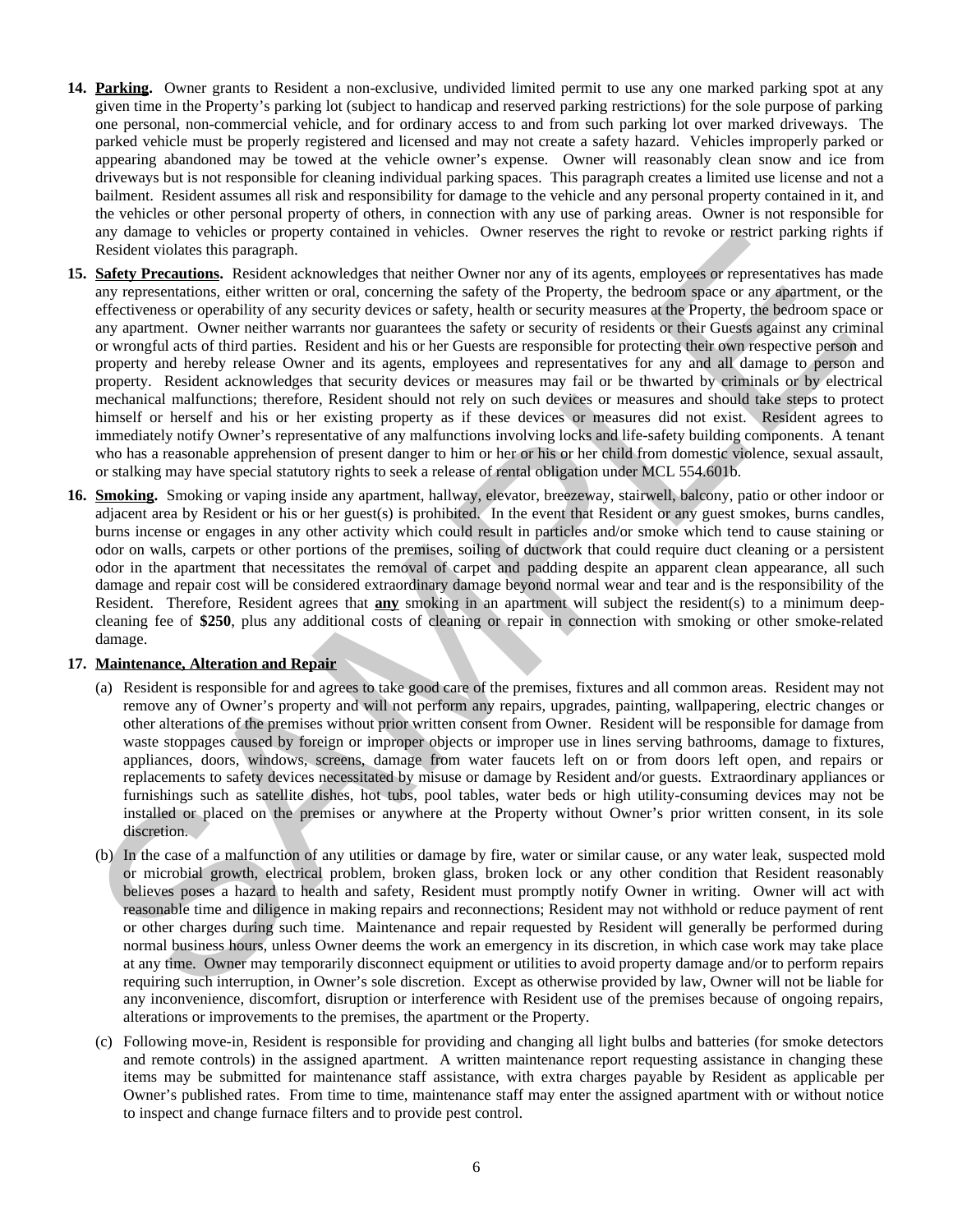- **18. Breach by Resident.** Upon any breach by Resident of this Housing Agreement or a prior agreement between Resident and Owner or its affiliates, including community policies, Owner may without separate demand or notice except as provided by law, and in addition to other lawful remedies, do any one or more of the following: (i) collect any charge under this Housing Agreement or community policies, including reimbursement for costs of collection; (ii) terminate this Housing Agreement and/or Resident's right to occupy the premises, and/or institute an action for eviction; (iii) sue to collect all past due charges and/or unpaid rent and other charges which would become due through the End Date or until the bedroom space and all other bedroom spaces at the Property have been filled, with recovery by Owner of any discrepancy in rent rate and any expense incurred in obtaining the new resident contract; (iv) report any information to credit reporting agencies. Without limitation, Owner may terminate this Agreement for non-payment of rent or other charges, or upon any conduct by Resident that is prohibited by or in breach of this Agreement, or if, in the reasonable judgment of Owner, continued residency will or may be detrimental to the educational process or the health, safety and/or welfare of the other residents of the Property or any of the Property's personnel. Upon any termination as described in this paragraph: (a) Resident must fully vacate the bedroom space and apartment (including removing all personal belongings) within the time provided in the written notice given by Owner, and will have no further use of or access to the Property, the assigned apartment or bedroom space; and (b) Resident will be fully responsible for all rent and other charges as if the Agreement had been terminated by Resident as described in paragraph 4. Owner's termination for breach will not limit Owner's claim for damages resulting from Resident's breach of the Agreement. Owner's acceptance of rent or other payment following notice to vacate or during the pendency of a legal action will not waive or diminish Owner's rights under this Agreement or statutory law unless separately and expressly agreed by Owner.
- **19. Assumption of Risks.** Resident ASSUMES ALL RISKS associated with use of the Property, and to the full extent permitted by law, agrees to hold harmless, release, defend and indemnify Owner and its affiliates, members, partners, officers, agents, management company and its and their respective employees ("Released Parties") from all loss, liability and/or claims for injury, illness or death to persons or damage or theft to property arising in whole or in part from: (i) the negligent acts, omissions or intentional wrongdoing of Resident or his/her Guests; (ii) fire; or (iii) the use, occupancy, presence at or other interaction with the Property or any part or contents thereof, by Resident or his or her Guests, including without limitation those injuries and damages caused by a Released Party's alleged or actual negligence or breach of any express or implied warranty. The Released Parties will not be liable for injury, damage or loss caused by criminal conduct of other persons, including theft, assault, vandalism or other acts of third parties. Resident agrees to indemnify each Released Party for any injuries to Resident or any Guest or other person or property that arises in connection with occupancy or use by Resident or any Guest of Resident. Resident further agrees to reimburse, indemnify and hold harmless Released Parties from any and all claims, lawsuits, actions, costs, damages (including liquidated damages as specified) or losses, including reasonable attorneys' fees and costs and expenses, that a Released Party incurs or may incur as a result of any breach of this Agreement by Resident. The forgoing shall be binding to the fullest extent permitted by law. Owner may be<br>manned in Approach of this Apprenent or for more of the customeled of<br>persistence of the state of the state of the customeled of the customeled<br>by the most persistence of the state of the customeled of the cu
- **20. Abandonment.** If the assigned bedrooms space or an apartment is abandoned, Owner may, without notice, secure the bedroom space and/or apartment with new locks, to store or dispose of any personal property left in the bedroom space or apartment by Resident or Resident's Guests as provided by law, and to re-assign the bedroom space and/or apartment to others for use. Owner, in its sole reasonable discretion in accordance with applicable law, will have the right to determine when bedroom space and/or an apartment is abandoned, which may take into consideration any one of the following: the removal of personal property from the bedroom space other than in the usual course of continuing use, the failure to pay housing charges or other charges, discontinuance of any utility service, and failure to respond to any notices, phone calls, or correspondence from Owner or its representatives.
- **21. Vacating at End of Term; Renewal.** This Agreement does not automatically renew, and Owner is not obligated to renew it. Owner reserves the right to contract with others for the premises at any time, for occupancy commencing after the End Date. Upon termination or expiration of this Agreement for any reason, Resident will immediately vacate and relinquish the bedroom space and entire apartment, and all of Owner's fixtures, in a clean and sanitary condition, including removing all trash. Resident will pay all utility and service bills to the bedroom space and apartment (except those provided by Owner as specified herein) and cancel all utility accounts in the name of Resident. Resident will return to Owner all keys issued to Resident by Owner. If all keys issued to Resident are not returned promptly to Owner, Resident will pay all costs associated with re-keying or reprogramming locks for the bedroom space and/or apartment, along with the cost of replacement of keys. If Resident fails to vacate the bedroom space and apartment by the end of the Term or upon earlier termination of the Agreement, Resident will pay agreed holdover charges equal to three (3) times the daily pro-rated housing charges during the Term, plus associated expenses, including attorneys' fees as permitted by law. In no event after termination or expiration of this Agreement will it be deemed to have been renewed or extended.
- **22. Administrative Fee.** A nonrefundable administrative fee in the amount shown on page 1 above must be paid no later than the due date for the initial installment of housing charges. Proceeds support the cost of administering this Agreement, preparing a bedroom space for Resident and for certain community activities. This fee is not pro-rated or refundable regardless of the length of actual occupancy or use of features.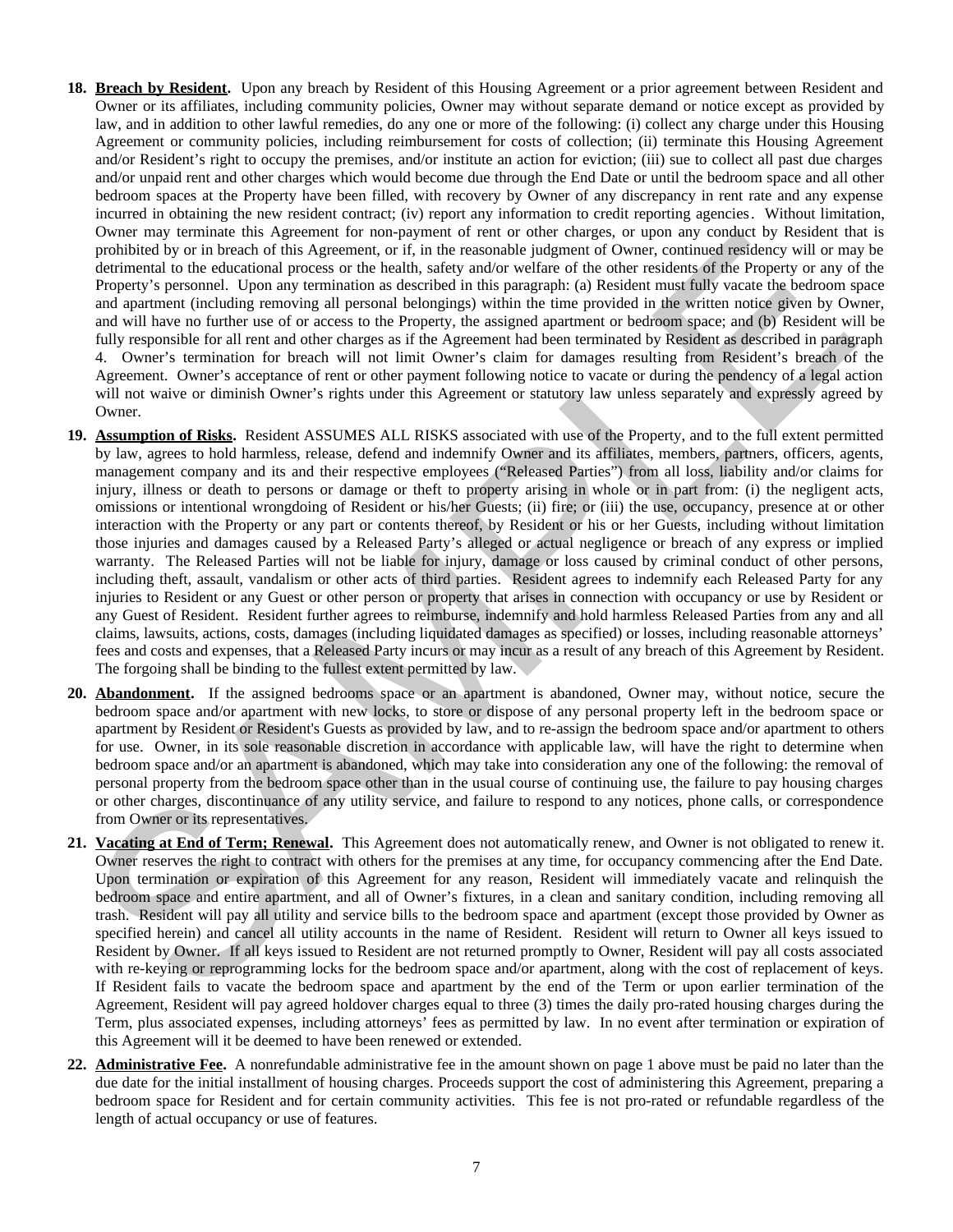- **23. Renewal of Residency**. If this Housing Agreement is a renewal of Resident's residency at the Property to follow the expiration of another valid agreement with an End Date that is no more than one day earlier than the Start Date of this Housing Agreement, then: (a) the Start Date of this Housing Agreement will be deemed to take place simultaneously with the expiration of the prior agreement, so that this Housing Agreement begins immediately upon the expiration of the term of the prior agreement; and (b) if Resident is assigned by Owner to a different apartment or bedroom for the new term under this Housing Agreement, Resident agrees to relocate promptly to the newly assigned space and to relinquish occupancy of the prior space on the date specified by Owner.
- **24. Casualty Loss.** If in Owner's reasonable judgment the premises or the Property is materially damaged by fire or other casualty, Owner may terminate this Agreement within a reasonable time after such determination, by written notice to Resident, in which case Owner will refund prorated, pre-paid rent and all deposits less lawful deductions unless Resident and/or Resident's guest(s) caused the casualty, in which case all funds on account will be applied to all applicable charges related to the damages and Resident will be responsible for the balance of all charges for repairs. If following a fire or other casualty Owner does not elect to terminate this Agreement, Owner will rebuild the damaged areas within a reasonable time, and during such reconstruction, Resident will be provided a reasonable rent reduction for the unusable portion of the premises unless Resident and/or Resident's guest(s) caused the casualty. Unless Resident and/or Resident's guest(s) caused the casualty, Resident may terminate the Agreement without further obligation for Housing Fees by written notice to Owner if Owner does not return possession of the damaged areas or reasonable alternate accommodations to Resident within 60 days. SAMPLE
- **25. Guarantor Information, Notice.** Owner reserves the right to notify any Guarantor of any action taken or notice given with regard to Resident under this Agreement. If Resident or Guarantor has supplied information by means of an application for residency, guaranty of payment or other documentation, Resident and Guarantor, as the case may be, represent that such information is true and correct and given voluntarily and knowingly. Owner and its management agent reserve the right to release any such information and/or Resident's account history to law enforcement, government officials, lenders and prospective purchasers of the Property.
- **26. Subordination; Attornment**. This Agreement and Resident's rights are subject and subordinate to all present and future financings secured by the Property. Resident will attorn to the lender or any new owner of the Property following a foreclosure thereof.
- **27. Modification.** This Agreement may not be modified, amended or revised except in writing signed by Resident and Owner or its authorized agent. If any provision of this Agreement is found to be unenforceable or inapplicable, then the remaining provisions will not be voided and will remain in full force and effect.
- **28. Use of Likeness**. As part of the consideration for this Housing Agreement, Resident authorizes Owner and its affiliates to make photographs and video recordings of Resident in community and resident amenity areas, and irrevocably grants Owner and its affiliates a royalty-free license to use Resident's image and likeness for all lawful purposes, including promotional purposes in advertising, video, web, social media and other formats.
- **29**. **Multiple Bedroom Spaces.** If this Housing Agreement expressly identifies more than one bedroom space in a multi-bedroom apartment as assigned to Resident on page 1, then: (a) references to a "space" or "spaces" will be deemed to refer to all of the spaces assigned to Resident, or to the entire apartment if all of the bedrooms in an apartment are assigned to Resident; and (b) if Resident is assigned fewer than all of the bedroom spaces in an apartment, use of common areas will continue to be shared with other residents of the apartment and any calculation of Resident's share of any charges assessed pro rata to all residents of an apartment will be made by dividing the number of bedroom spaces assigned to Resident by the total number of occupied bedroom spaces within the apartment.

## **30. DISPUTE RESOLUTION; MANDATORY ARBITRATION; CLASS-ACTION WAIVER.**

- (a) Claims Subject to Arbitration. Except as expressly provided below, the parties agree that to the fullest extent permitted by applicable law, any dispute arising out of or relating in any way to this Agreement or a similar prior agreement, the Property or the relationship between Resident and Owner or Manager (including matters occurring prior to the date of this Agreement and disputes also involving third parties) (collectively, "Claims") will, at the election of either party, be resolved by arbitration, including any dispute about arbitrability, such as scope and enforceability.
- (b) Arbitration Process. Any arbitration will be conducted pursuant to the applicable rules (the "Arbitration Rules") of the American Arbitration Association, as modified herein, to the extent such modifications are not prohibited by the Arbitration Rules. The arbitration will be conducted in metropolitan Detroit, Michigan. The parties will select a single arbitrator, but in the event that the parties are unable to agree, the arbitrator will be appointed pursuant to the Arbitration Rules. The arbitrator will be a practicing attorney with significant expertise in litigating and/or presiding over cases involving the substantive legal areas involved in the dispute. The parties to the arbitration will not request, and the arbitrator will not order, that any discovery be taken or provided, including depositions, interrogatories or document requests, except to the extent the amount in controversy exceeds \$50,000. The arbitration will be concluded within three months of the date the arbitrator is appointed. The arbitrator's findings, reasoning, decision, and award will be stated in writing and based upon applicable law. Judgment on the arbitration award may be entered in any court having jurisdiction. In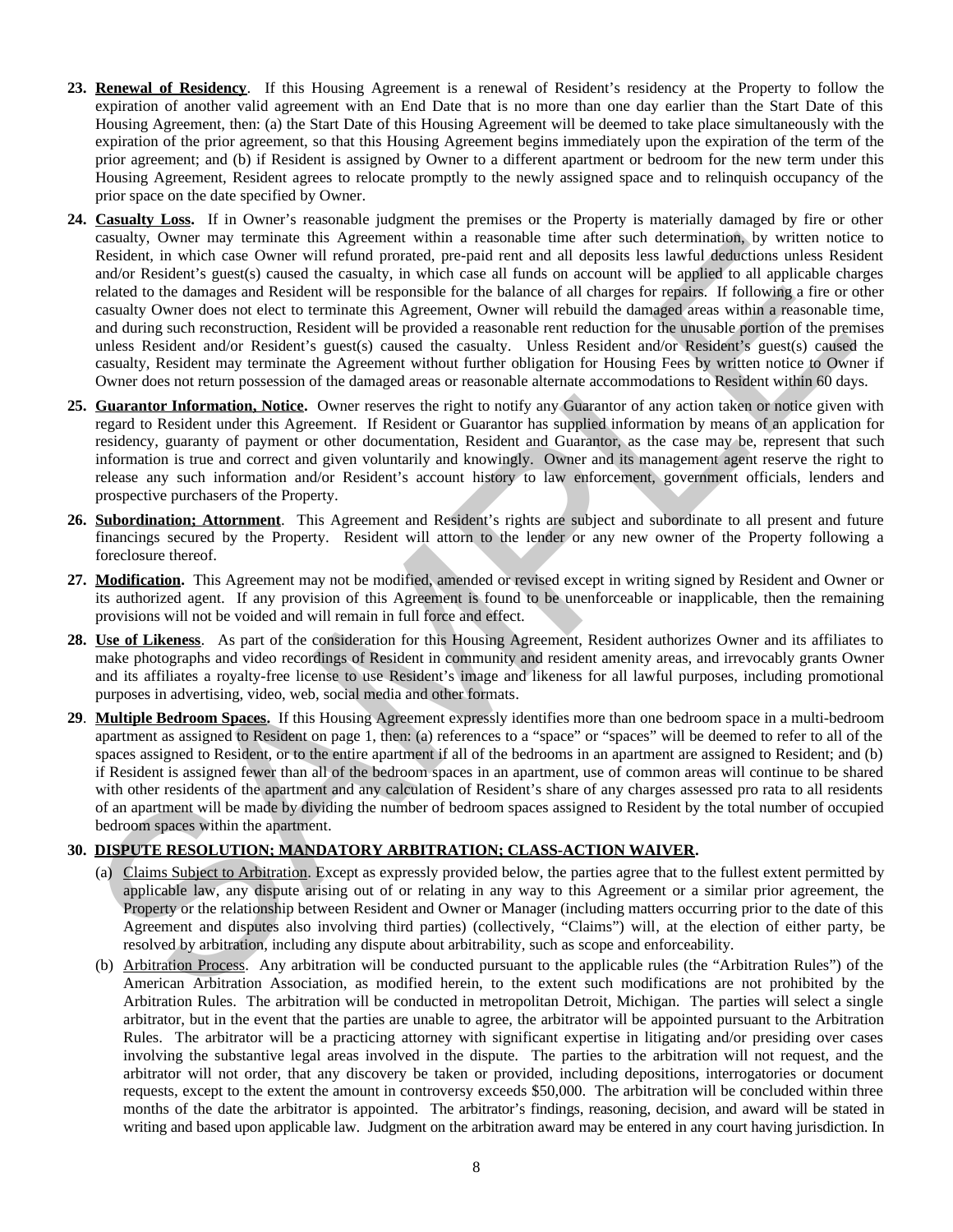the event that the arbitration results in an award which imposes an injunction or contains a monetary award in excess of \$100,000, the award will be reviewable on appeal initiated by filing notice of appeal with the AAA office within 30 days of the award, governed by the AAA Optional Appellate Arbitration Rules and conducted by a panel of three new arbitrators, ruling by majority, under the procedure for appointment from the national roster of arbitrators. Unless the applicable Arbitration Rules require otherwise, arbitration fees and costs will be shared equally by the claimant(s) and respondent(s), respectively, in any arbitration proceeding. Should the AAA be unavailable, unable or unwilling to accept and administer the arbitration of any claim under these arbitration provisions as written, the parties will agree on a substitute arbitration organization, such as JAMS, that will enforce the arbitration provisions as written. *Because this Agreement memorializes a transaction in interstate commerce, the Federal Arbitration Act governs the interpretation and enforcement of these arbitration provisions. More information about arbitration, including the Arbitration Rules, is available at www.adr.org or by calling 1-800-778-7879.*

- (c) Claims Excluded from Arbitration. The following matters will not be subject to arbitration but will instead be adjudicated in the courts of Isabella County, Michigan or such other court in which jurisdiction and venue are proper: (a) an action for possession or for injunctive remedies provided under applicable landlord-tenant laws or to enforce intellectual property rights; (b) a suit by Owner or its assignee for collection of amounts owed by Resident under this Agreement; and (c) any claim or dispute for which applicable law (as determined by a binding court decision) or the applicable arbitration rules do not permit arbitration and require adjudication in a specific civil court. Matters within the jurisdiction of an applicable small claims court may also be brought in that court in lieu of arbitration.
- (d) Right to Opt Out of Arbitration. RESIDENT MAY OPT OUT OF THE FOREGOING ARBITRATION PROVISIONS BY SENDING EXPRESS WRITTEN NOTICE (VIA CERTIFIED US MAIL OR RECOGNIZED COURIER SERVICE) ELECTING TO OPT OUT OF ARBITRATION PROVISIONS, WITHIN 30 DAYS OF RESIDENT'S EXECUTION OF THIS AGREEMENT, to: The Scion Group, Attn: Legal Department, 444 N. Michigan Ave., Suite 2600, Chicago IL 60611. Resident will continue to be bound by any other arbitration provision Resident did not out opt of.
- (e) Applicable Law; Attorney Fees. All claims and disputes, including those adjudicated in arbitration or in court, will be governed by the internal laws of the State of Michigan with respect to contracts made or events occurring therein. Unless prohibited by applicable law, the substantially prevailing party in any dispute between the parties (including in arbitration) may recover their reasonable costs and fees incurred in connection with such matter, including reasonable attorneys' fees.
- (f) Class Action Waiver. **THE PARTIES AGREE THAT ANY CLAIMS WILL BE ADJUDICATED ON AN INDIVIDUAL BASIS, AND EACH WAIVES THE RIGHT TO PARTICIPATE IN A CLASS, COLLECTIVE, PAGA, OR OTHER JOINT ACTION WITH RESPECT TO THE CLAIMS.**
- (g) Waiver of Jury Trial. **THE PARTIES KNOWINGLY AND VOLUNTARILY WAIVE ANY RIGHT TO A JURY TRIAL FOR CLAIMS NOT SUBJECT TO ARBITRATION, WHICH WILL BE ADJUDICATED BY A JUDGE ONLY.**
- (h) Severability and Survival. To the extent any provision of this paragraph 30 is found to be unenforceable, it will be severed so the parties' intent to arbitrate will survive and arbitration will proceed without such provision; provided that if the class-action waiver is found unenforceable for any reason, the arbitration provisions of this paragraph 30 will be void. All of the terms and provisions of this paragraph 30 will survive the termination or expiration of this Agreement.
- **31. Miscellaneous.** Failure of Owner to insist upon strict compliance with the terms of this Agreement will not constitute a waiver of Owner's rights to act on any violation. Owner's rights are cumulative and the exercise of any remedy by Owner will not exclude or waive the right to exercise any other right or remedy. Time is of the essence in the performance of this Agreement. Owner and its agents and affiliates make no representations or warranty as to the character or standing of any other residents of the Property. This Agreement and any attached and signed addenda constitute the entire agreement between the parties and no oral statements will be binding. Any amendment to this Agreement, other than a change to the Community Policies, must be in writing and signed by Resident and Owner or its authorized agent. If any provision of this Agreement requires the permission or consent of Owner, such written permission or consent may be granted or withheld in the sole discretion of Owner or its designated agent or representative or may contain such conditions as Owner deems appropriate and will be effective only if Resident complies with such conditions; any such permission or consent given by Owner to Resident may be modified, revoked or withdrawn by Owner at any time, upon reasonable written notice to Resident, as Owner reasonably determines is necessary for the protection of safety, property or welfare of residents or personnel of the Property. If any provision of this Agreement is found to be unenforceable or inapplicable, then the remaining provisions will not be voided and will remain in full force and effect. a franca.com in meriste commerce, the Federal Articleton Rel governs to interpretation and constrained by the computer of the computer of the computer of the commerce of the commerce of the commerce of the commerce of th
- **32**. **NOTICES**. The following notices are required by law:

**You must notify your landlord in writing within 4 days after you move of a forwarding address where you can be reached and where you will receive**